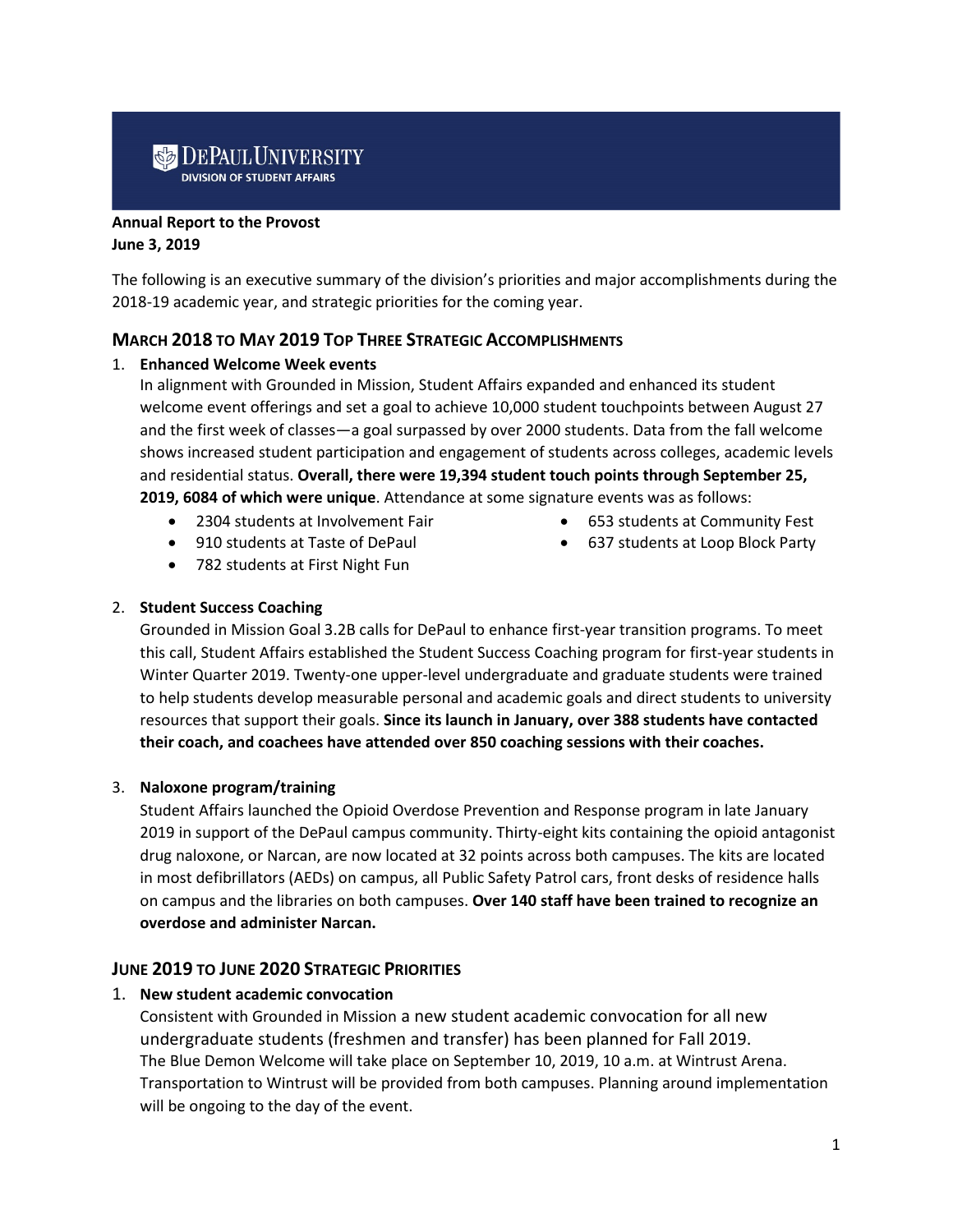#### 2. **Increased emphasis on affinity and traditions**

Grounded in Mission also calls for a focus on increasing traditions and affinity at DePaul. A new position in Student Affairs will be responsible for affinity programs as related to Goal 2.1, and for advising a new student programming body, the DePaul Traditions Council. The goal is to establish eight new affinity-building events with target student attendance of 500 or more in order to improve the student experience and increase current students' affinity for DePaul.

During the past two years, Student Affairs has introduced a number of new traditions that have seen significant attendance, and we intend to continue this work:

- Over 1100 students attended the Midnight Breakfast in November 2018
- Over 1000 students and 500 faculty attended the President's Tree Lighting and Ugly Sweater Party in November 2018
- Almost 400 students attended the Winter Welcome Back Lunch in January 2019

## 3. **Expanded first generation college student program**

In order to support Grounded in Mission's goal 3.2E to improve first-year retention rates, *Generation Success,* a new first generation college student program will be launched this fall. This new initiative aims to support those who are first in their families to attend college in the U.S. Students will take a Discover Chicago course together, have a peer mentor, have a staff or faculty mentor and will receive a \$500 stipend.

## **KEY AREA ACCOMPLISHMENTS**

## 1. **Student Cultural and Resource Centers usage**

During the 2018-19 academic year to date, **over 900 students visited one of the cultural and resource centers on the third floor of the O'Connell Building in Lincoln Park over 6500 times**. The Black Cultural Center saw 244 students visit over 1100 times; the Asian Pacific Islander Desi American Cultural Center saw 244 students visit over 1000 times; the Latinx Cultural Center had 526 students visit over 3600 times and the LGBTQIA Student Resource Center had 238 students visit over 750 times.

## 2. **Esports at C2E2, Esports Gaming Center management moved to Student Affairs**

For the first time in the university's history, DePaul played host to two gaming panels and cosponsored an Overwatch competition on 12 computers across almost 2500 square feet of expo space on March 24 at the Chicago Comic and Entertainment Expo (C2E2).

#### 3. **Veteran Lounge established in Loop**

A large office space was repurposed to become a lounge for student veterans. The Veterans Lounge provides a location for finding resources, relaxing, building community and studying. **The lounge opened in late September 2018, and has been visited 2,178 times by 128 students**.

## 4. **Christmas Tree Lighting /Ugly Sweater Party**

Student Affairs organized DePaul's first ever Christmas Tree Lighting Ceremony and a corresponding student event, the first-ever Ugly Sweater Party. Both events were held on Tuesday, November 7 in the Lincoln Park Quad and St. Vincent's Circle. **Over 1000 students and close to 500 faculty and staff attended the event.**